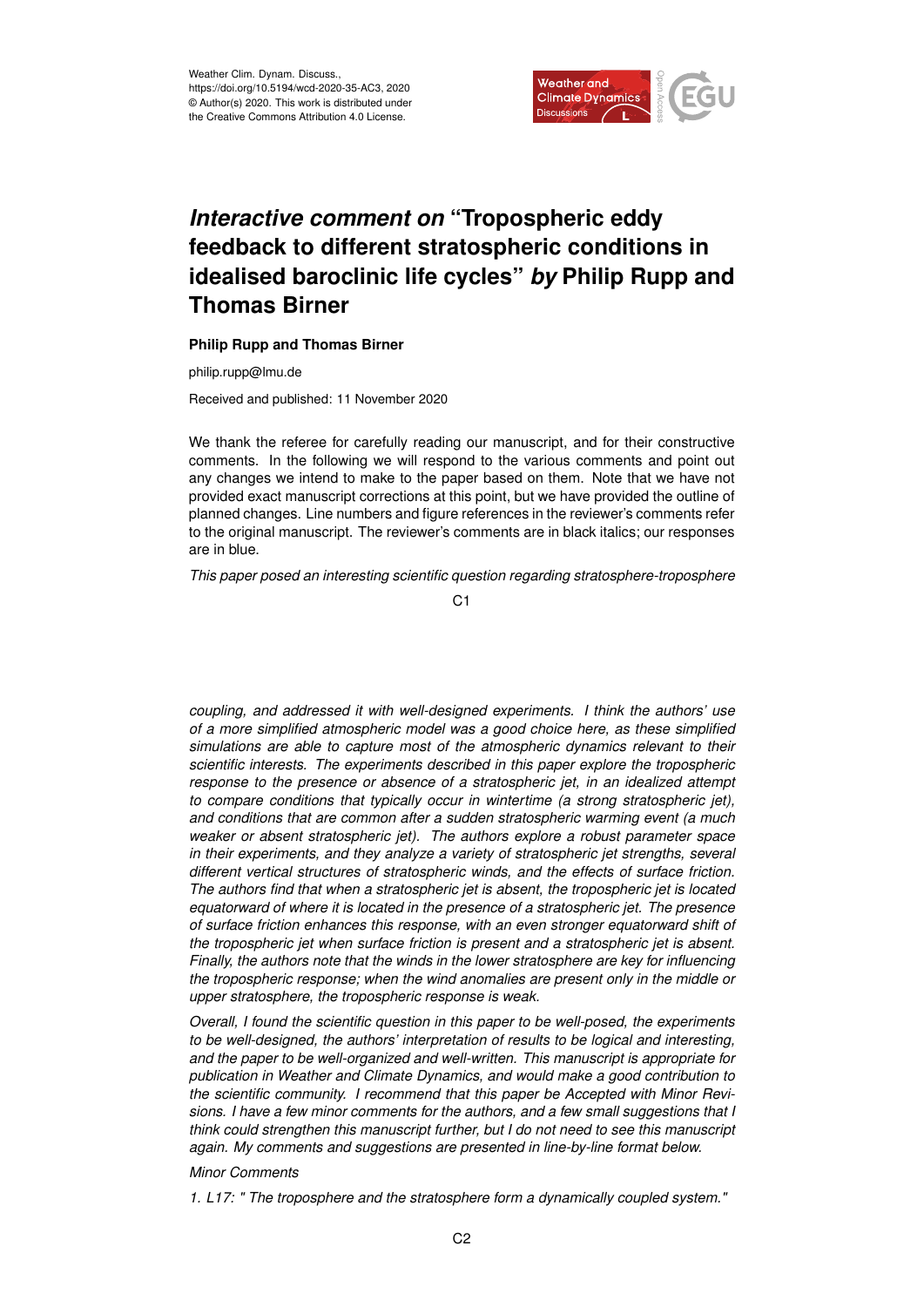The text will be corrected accordingly.

*2. L20: Remove the word "maybe"; you could replace it with "Some of the most prominent stratospheric phenomena*. . .*"*

The text will be corrected accordingly.

*3. L31-32: Replace "it can lead to periods with weak and equatorward shifted tropospheric jet stream" with " a polar vortex break-down can lead to periods with a weak and equatorward shifted tropospheric jet stream".*

The text will be corrected accordingly.

*4. L66-68:*

*5. L77: Your left quotation mark around "sub-vortex region" is backwards; if you're using LaTeX for your manuscript, you probably need to use the ' key instead of the ' key.*

The text will be corrected accordingly.

*6. L89: Left quotation mark around "secondary cycles" is backwards; see above.*

The text will be corrected accordingly.

*7. L145: Change "configuration" to "configurations ".*

The text will be corrected accordingly.

*8. L146: Change "(slightly)" to "( a slightly)".*

The text will be corrected accordingly.

*9. Lines 154-157: When I think about stratosphere-troposphere interactions in the context of SSWs, I often think about the role of planetary-scale waves (e.g., zonal wavenumbers 1-3) rather than the smaller-scale waves in your experiments. Since your results do seem to show some sensitivity to wavenumber, do you think that larger*

C3

*waves would respond to your stratospheric perturbations in a similar way? Or do you think the behavior would be completely different?*

We agree that planetary waves can play an important role in downward coupling following SSWs. However, our experiments are specifically set up to isolate and study the role of synoptic waves related to baroclinic instability in the troposphere (related to tropospheric eddy feedback). In that sense we are not in a position to say much about the role of planetary waves based on our experiments, which are not primarily controlled by baroclinic instability but rather by forcing due to flow over topography etc. We will include a short remark clarifying this distinction.

*10. Lines 177-178: I found the sentence starting with "However, especially the nonlinear decay phase*. . .*" a bit confusing. Is this sentence trying to state that wave growth (first few days) is not substantially influenced by the presence of a stratospheric jet? If so, it might help to say that more explicitly. Also, is this result in opposition to some of the results you discuss in your introduction? My understanding is that Wittman et al. (2007) and perhaps Smy and Scott (2009) both saw changes in the growth rates of the baroclinic waves in their experiments, which seems to me to be different to what you saw. This could be a good place to refer back to these earlier works, and perhaps try to explain the discrepancies a bit. I realize you make this comparison a bit later in the paper (around lines 215-220), but I would consider moving this comparison a bit earlier.*

We agree that this would be a useful place to first mention the vanishing influence of stratospheric winds on the linear phase, a corresponding note and reference will be added to the paragraph, but we will leave the main discussion of this issue where it is (within the paragraphs describing Fig. 3).

*11. Line 196, 198: Again, backwards quotation mark around "secondary cycles".*

The text will be corrected accordingly.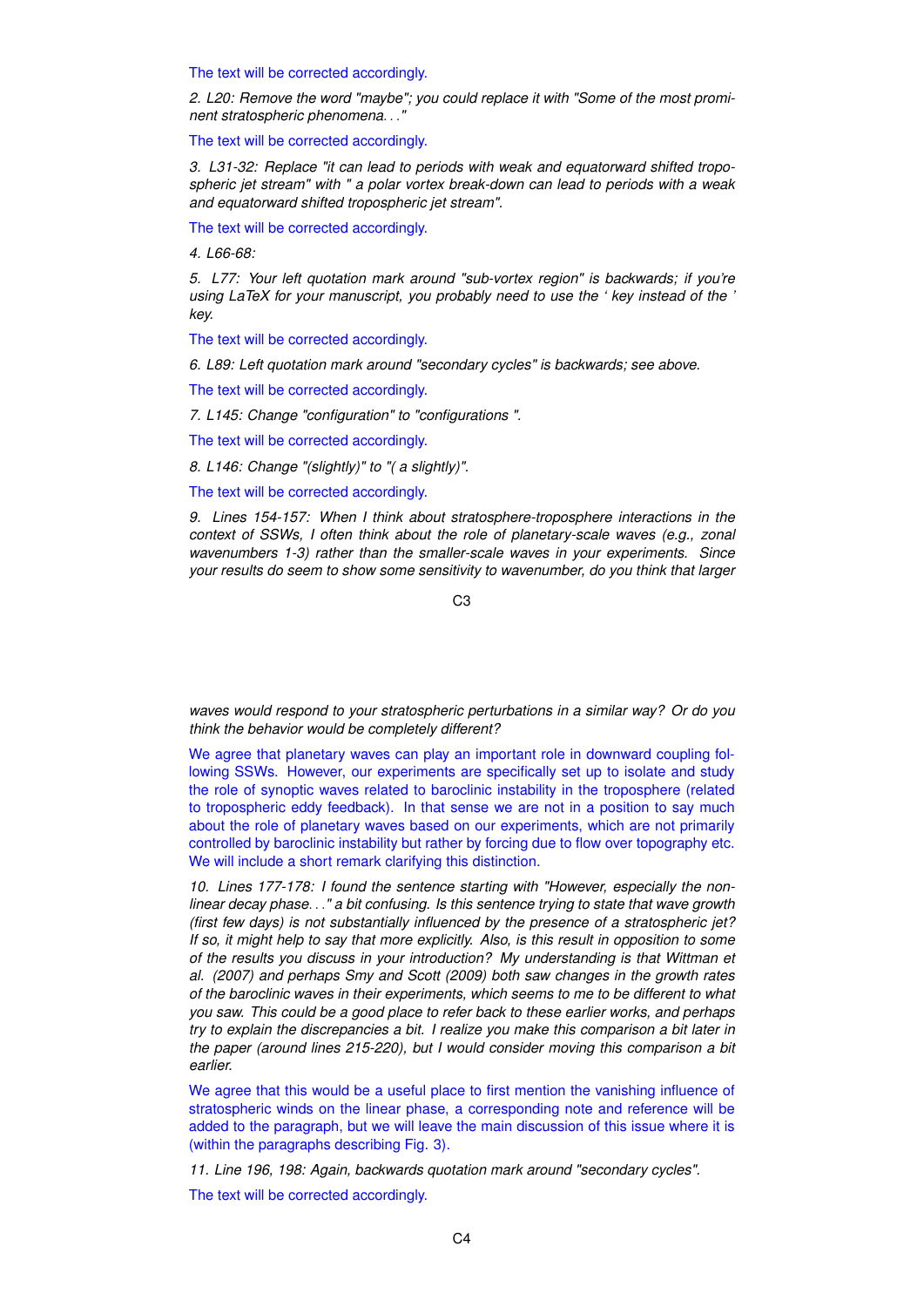*12. Figure 4: Overall, your figures were quite good; however, this figure was a bit confusing for me. We are comparing panels b-d directly to panel a, correct? That is, the shading indicates the difference between the black lines in panels b-d and the black lines in panel a? It might help to say that very explicitly in the caption. I don't think you need to change your figures necessarily (though adding a vertical line at day 6 could be nice but is not necessary), but I would suggest being very direct about what we're looking at, because it took me a couple of minutes to properly orient myself (and you have several other figures that follow this convention, so being painfully obvious about it the first time might be helpful). I also would suggest you might want to flip how you describe Figure 4–when I look at panels b-d in Figure 4, the first thing my brain thinks is "equatorward shift". But in the discussion beginning in Line 240, you talk about a poleward shift first, which took me a minute to comprehend. So maybe it would help to mention the equatorward shift without the stratospheric jet BEFORE you mention the poleward shift with the stratospheric jet. Again I don't think you need to change anything about the figure, just the order in which you discuss things.*

As suggested by the referee we will extend the caption and the describing paragraphs of Fig. 4 to simplify the interpretation of our results. We will further add a visual aid to the figure to help identify day 6.

*13. Discussion in Section 4 : When I was reading this section, I thought back to some of the experiments of Butler et al. (2010). The authors imposed a polar stratospheric cooling anomaly in a simplified model (not winds directly, as you do, but a stronger stratospheric jet was produced in response to the cooling). They tested several different heights of their temperature (and thus, wind) anomalies, and their results seem very complementary to yours–when the temperature anomaly was limited to the middle or upper stratosphere only, the tropospheric response was weaker or non-existent. I'd encourage you to check out their results (centered around their Figure 5), as I think this strengthens some of the points you're making in this section. To that end, zonal mean temperature anomalies for your experiments could be interesting, if you have them. My*

C5

*thinking is that it could be nice to more seamlessly link your work to some of the other idealized modeling work that simulates polar stratospheric variability with a temperature anomaly, instead of a wind anomaly (think Figure 4 but for temperature). This is just a thought though–I don't think it would really fit in well in your main manuscript but they could be a good supplemental figure, or even just for your own knowledge.*

The connection to Butler et al. (2010) is indeed interesting and insightful, further emphasising the range of studies and experimental setups that show a tropospheric jetshift response to (direct or indirect) wind perturbations in the lower stratosphere. We will add a reference to Butler et al. to the introduction and an additional note to the discussion.

*14. Line 314-15: Backwards quotation marks around "Set 1" and "Set 2".*

The text will be corrected accordingly.

*15. Line 333: Remove " does " and change "increase" to "increases ".*

The text will be corrected accordingly.

*6. Line 364: Change "worth to point out" to " worth pointing out ".*

The text will be corrected accordingly.

*17. Lines 365-367: Butler et al. (2010) (and maybe Polvani and Kushner (2002)) also show increases in eddy momentum fluxes near the tropopause in response to polar stratospheric cooling (and an increase of the winds, similar to your TS), so you could cite that here as well if you'd like.*

We agree that it would be beneficial for the reader to be reminded of the mentioned studies; references will be added to this paragraph as suggested.

*18. L396: Change "weather" to " whether ".*

The text will be corrected accordingly.